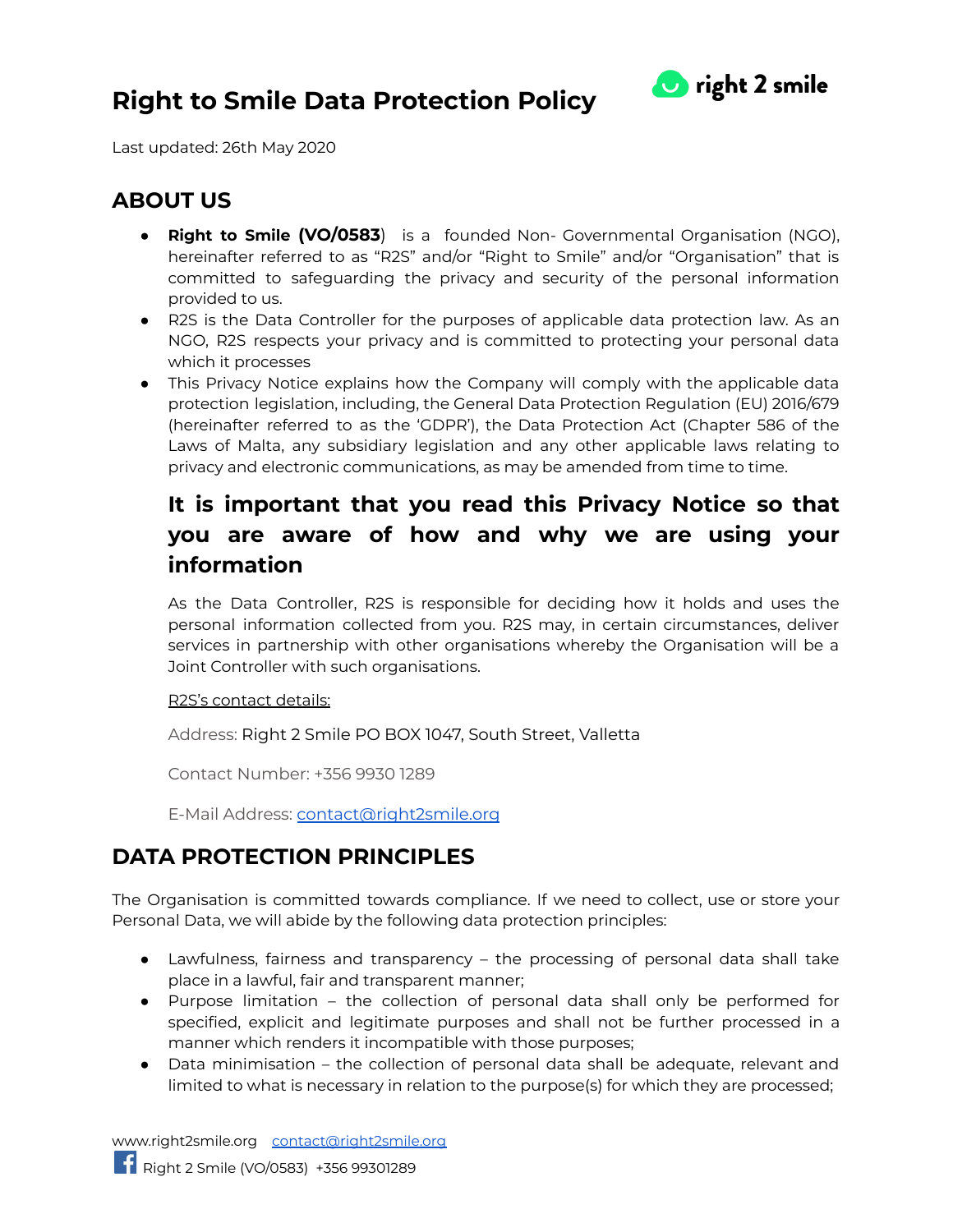

- Accuracy the personal data shall be accurate and where necessary kept up to date. Having regard to the purpose(s) for which personal data is processed, the Company shall take every reasonable step to ensure that inaccurate personal data are erased or rectified without undue delay;
- Storage limitation personal data shall be kept in a form which permits identification of the data subject, for no longer than is necessary for the purpose(s) for which the personal data is processed;
- Integrity & Confidentiality personal data shall be kept confidential and stored in a manner which ensures appropriate security. Personal data shall not be shared with third parties except when necessary and with a justifiable legal basis.

### **Article 5 of the GDPR provides that personal data shall be:**

- *a. processed lawfully, fairly and in a transparent manner in relation to individuals;*
- *b. collected for specified, explicit and legitimate purposes and not further processed in a manner that is incompatible with those purposes; further processing for archiving purposes in the public interest, scientific or historical research purposes or statistical purposes shall not be considered to be incompatible with the initial purposes;*
- *c. adequate, relevant and limited to what is necessary in relation to the purposes for which they are processed;*
- *d. accurate and, where necessary, kept up to date; every reasonable step must be taken to ensure that personal data that are inaccurate, having regard to the purposes for which they are processed, are erased or rectified without delay;*
- *e. kept in a form which permits identification of data subjects for no longer than is necessary for the purposes for which the personal data are processed; personal data may be stored for longer periods insofar as the personal data will be processed solely for archiving purposes in the public interest, scientific or historical research purposes or statistical purposes subject to implementation of the appropriate technical and organisational measures required by the GDPR in order to safeguard the rights and freedoms of individuals; and*
- *f. processed in a manner that ensures appropriate security of the personal data, including protection against unauthorised or unlawful processing and against accidental loss, destruction or damage, using appropriate technical or organisational measures.*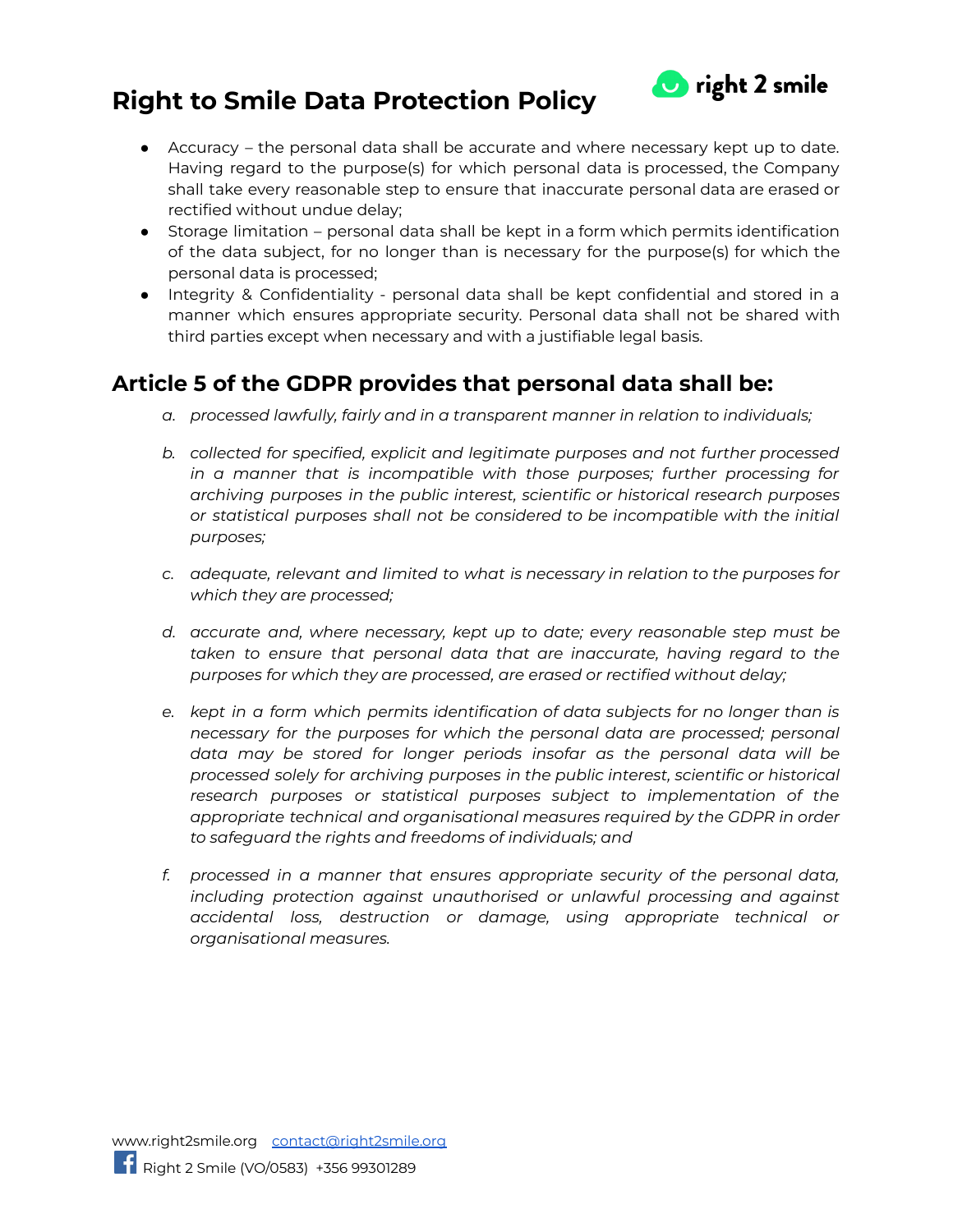

# **WHY DO WE PROCESS PERSONAL INFORMATION?**

- If we are required or authorised to do so by law.
- You have provided us with your consent to use your personal information
- It is necessary for the performance of a contract.

# **THE PERSONAL DATA WE COLLECT & HOW WE USE IT**

We collect and process personal data relating to you in connection with your use of this website and our relationship with you. This personal data may include:

| <b>Personal Data</b>                                                                                                                                           | <b>Purpose for Processing</b>    | Lawfulness          |
|----------------------------------------------------------------------------------------------------------------------------------------------------------------|----------------------------------|---------------------|
| <b>Full Name</b><br>Date of Birth<br><b>ID Number</b><br>Nationality<br><b>Postal Address</b><br>Email address<br>Telephone Number<br>Area of study/occupation | Local Registration               | Legitimate Interest |
| Full Name<br>Age<br>Date of Birth<br>Country of Residence<br>Email address<br>Mobile number<br>Occupation<br>ID number                                         | International 1st<br>Application | Legitimate Interest |
| Allergies/Health conditions<br>Emergency contact (Name,<br>relation,<br>phone<br>number,<br>email, home address, country<br>of residence)                      | International 2nd<br>Application | Legitimate Interest |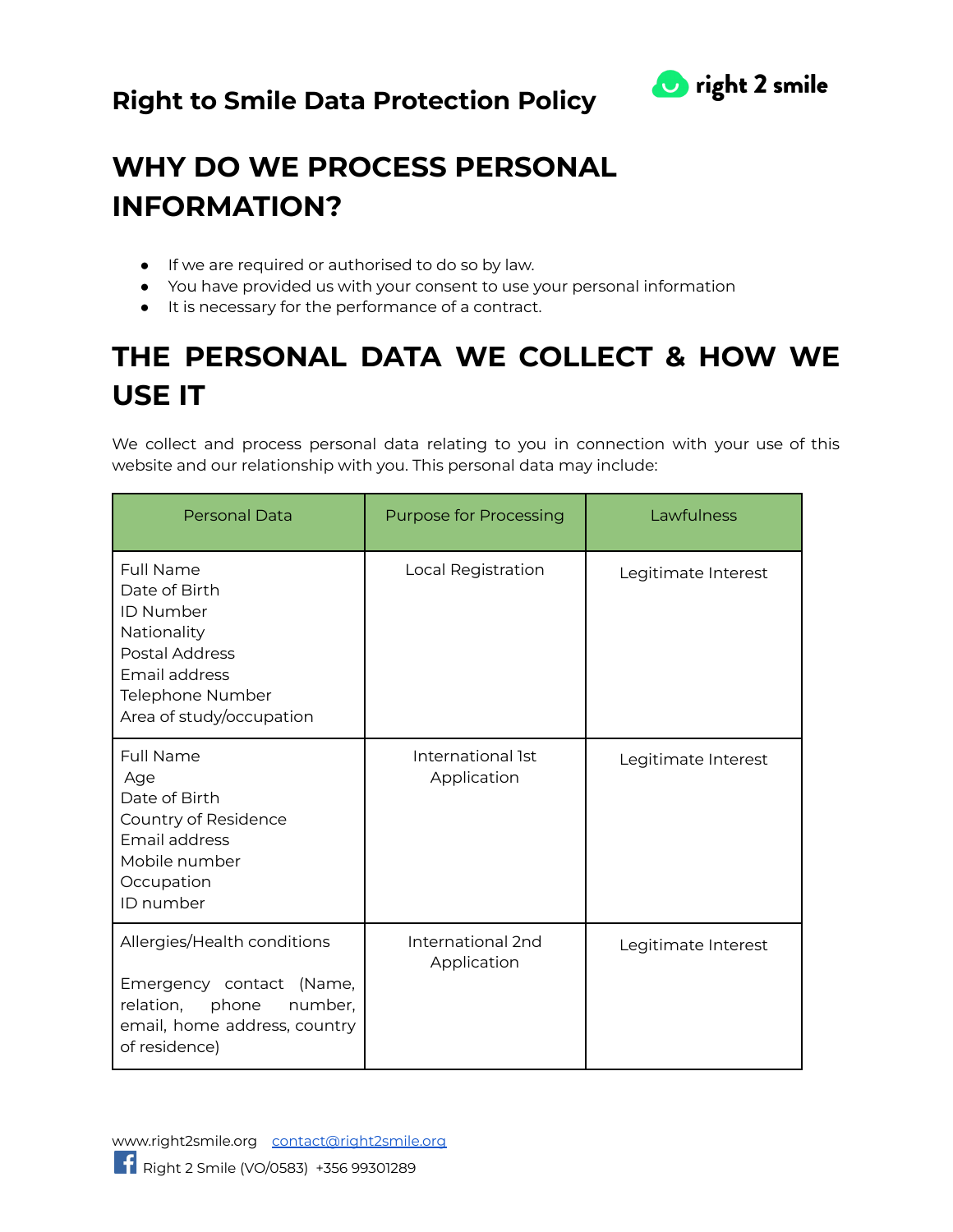

The purpose of keeping the above mentioned details is to have a database of all the volunteers that have been on our project/s. Basic information is also extracted from the registration forms (name, email and project).

## **DISCLOSURE OF YOUR PERSONAL DATA**

- Except as described in this Privacy Notice, we will not intentionally disclose the personal data we collect or store to the third parties unless it is an imposed legal obligation on us to do so.
- We will not share your information with any third parties for the purposes of direct marketing.
- We use data processors who are third parties who provide elements of services for us. We have agreements in place with our data processors. This means that they cannot do anything with your personal information unless we have instructed them to do it. They will hold it securely and retain it for the period we instruct.
- In some circumstances we are legally obliged to share information. For example, under a court order or where we cooperate with other authorities. We might also share information with other regulatory bodies in order to further their, or our, objectives. In any scenario, we will ensure that we have a lawful basis on which to share the information.

## **INTERNATIONAL TRANSFERS**

- The information provided to us may be shared with third parties situated in other European Economic Area ('EEA') Member States or in countries outside the EEA.
- The Organisation will only transfer personal data outside the EEA after taking the necessary steps to ensure that your privacy rights continue to be protected, as outlined in this Privacy Notice and in accordance with applicable data protection laws.
- For instance, we will transfer your personal data outside the EEA with your consent, to fulfil a legal obligation or to fulfil our contractual obligations.

## **RETENTION OF PERSONAL DATA**

- The personal data that we process shall not be kept longer than is necessary. We retain your personal data for as long as we need it to comply with our obligations under applicable law, to enforce our contractual agreements, and if relevant, for the establishment, exercise and defence of legal claims.
- We will actively review the personal data we handle, process and store, and will delete or anonymise it in a secure manner where there is no longer a legal, business or customer need for it to be retained.
- In circumstances where it is impossible for us to specify in advance the periods for which your personal data will be retained, we will determine the retention period on the following criteria:
	- o the purpose(s) was for which your personal data was collected;

[www.right2smile.org](http://www.right2smile.org) [contact@right2smile.org](mailto:contact@right2smile.org)